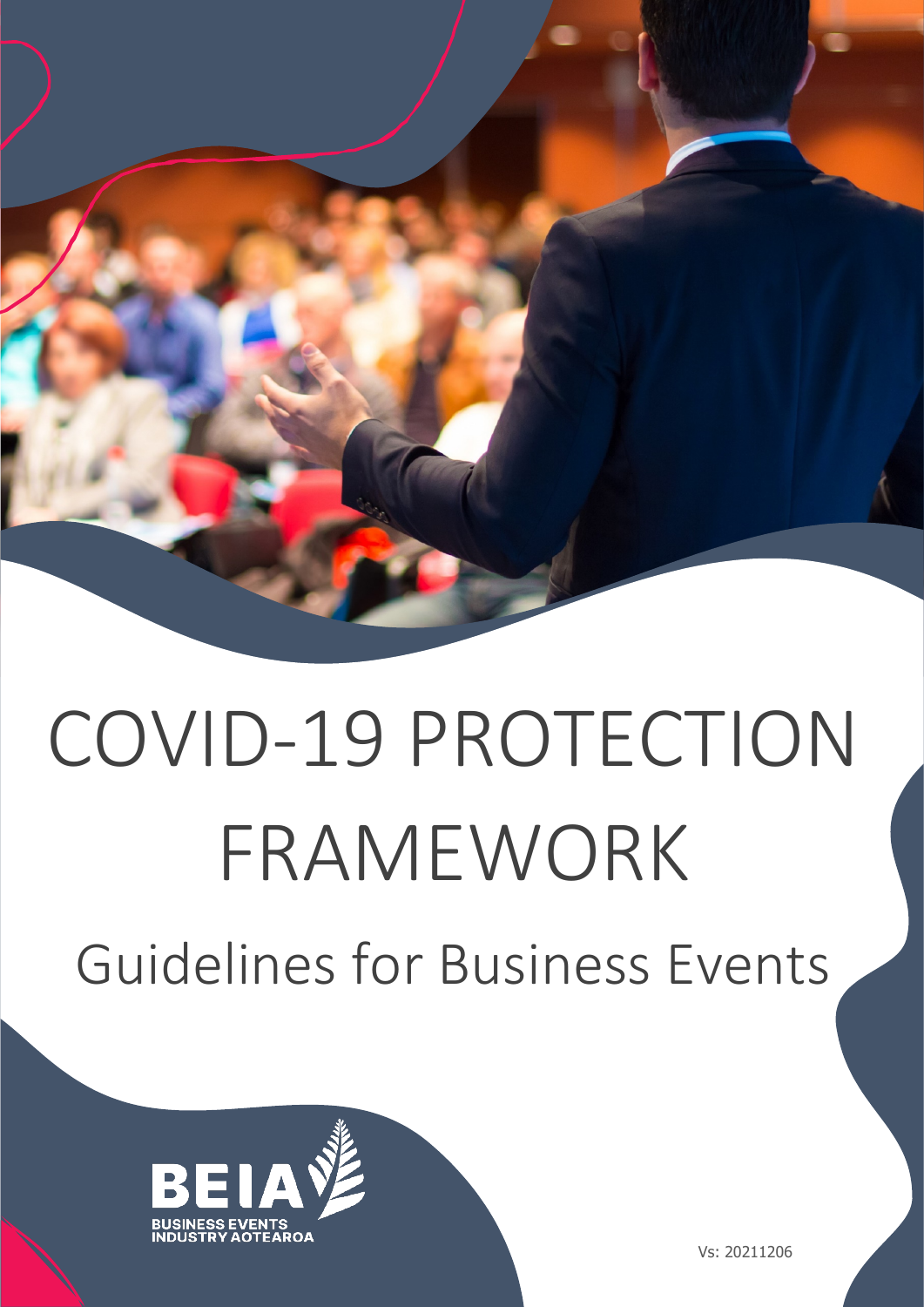# **CONTENTS**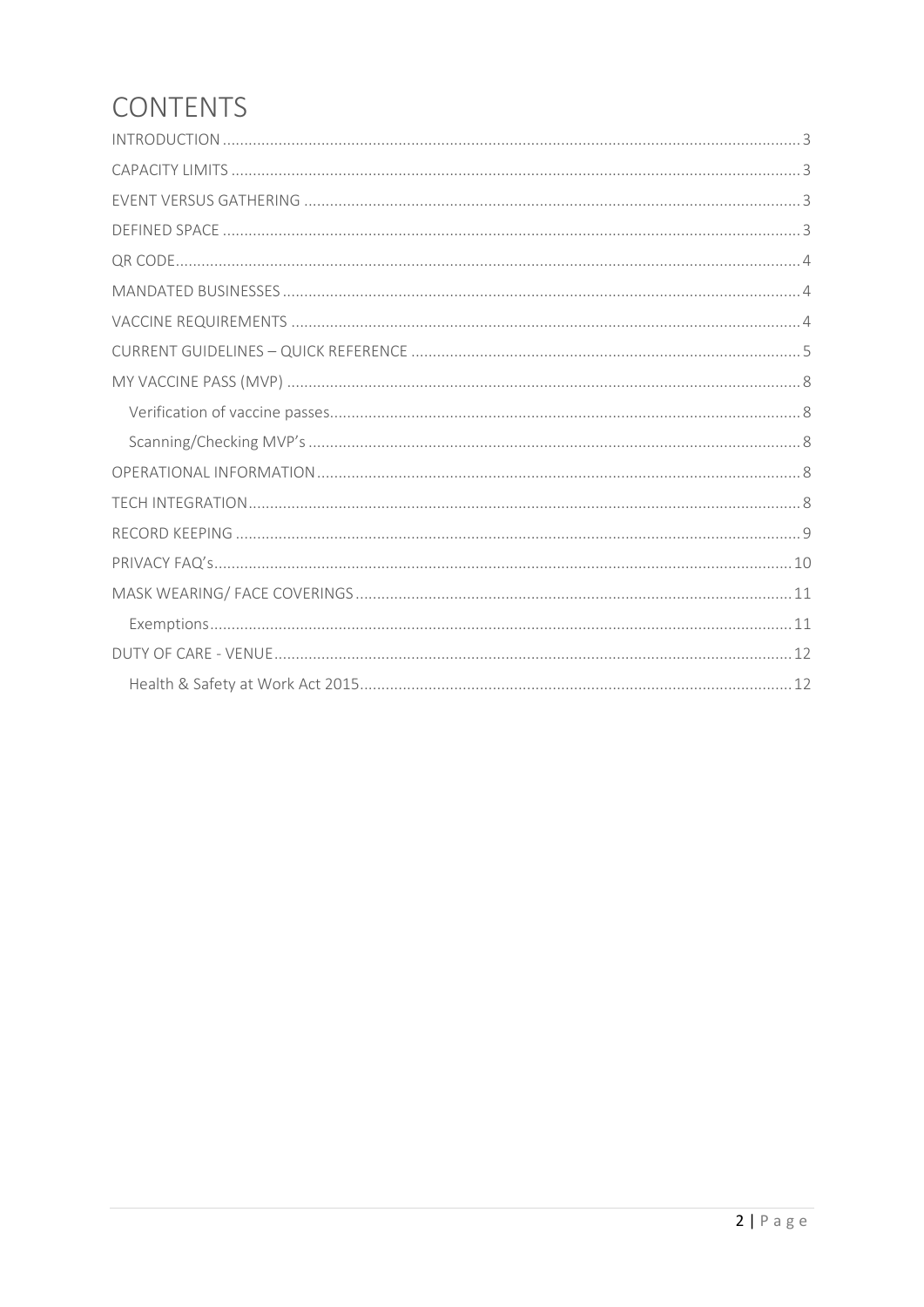## <span id="page-2-0"></span>INTRODUCTION

Government has announced a new protection framework as part of the next stage of the COVID-19 response plan. Referred to as the COVID-19 Protection Framework (CPF) the framework is also commonly referred to as the Traffic Light System due to the use of Green, Orange and Red stages. This new framework replaces the previous system of Alert Levels 1-4.

The CPF comes into effect on Friday, 5th December. Refer to [https://covid19.govt.nz/alert-levels](https://covid19.govt.nz/alert-levels-and-updates/covid-19-protection/)[and-updates/covid-19-protection/](https://covid19.govt.nz/alert-levels-and-updates/covid-19-protection/) for more details on the CPF and the general settings for operating at each stage - Green, Orange and Red.

These guidelines are for operating at all three levels for Business Events: Red, Orange, and Green. Additional guidelines have been developed for accommodation and tourism activities. The government has announced that some regions will move to Red and others to Orange when the CPF takes effect. No regions will move directly to Green.

## <span id="page-2-1"></span>CAPACITY LIMITS

Capacity limits are based on the maximum number of people who could occupy the defined indoor space if each person was 1 metre apart. People do not have to keep 1 metre apart at the venue. In some cases, a maximum number is also specified.

|                                 | <b>GREEN</b> | ORANGE   |     |
|---------------------------------|--------------|----------|-----|
| MVP in use:<br>Maximum numbers  | No limit     | No limit | 100 |
| MVP not use:<br>Maximum numbers | 100          |          |     |

The limits include everyone, including children, in a defined space, except workers.

# <span id="page-2-2"></span>EVENT VERSUS GATHERING

An event is defined as an activity where entry is controlled through ticketing, fees, registration, or other ways to control access. Events are held at commercial or private venues and can be held indoors or outdoors.

Gatherings at a business may only occur where someone has hired the space/premises for exclusive use. Gatherings include voluntary or not-for-profit sporting, recreational, social, or cultural activities, community club activities, faith-based gatherings, funerals or tangihanga, and weddings (as well as gatherings at someone's home).

For the purposes of clarity, this document provides guidelines for BUSINESS EVENTS.

## <span id="page-2-3"></span>DEFINED SPACE

A defined space is a single indoor or outdoor space separated from other spaces by a wall which is either permanent or temporary, that substantially divides that space from other spaces and does not share direct airflow with another indoor space. If your venue has multiple defined spaces, you should make sure as is reasonably possible that groups do not mix.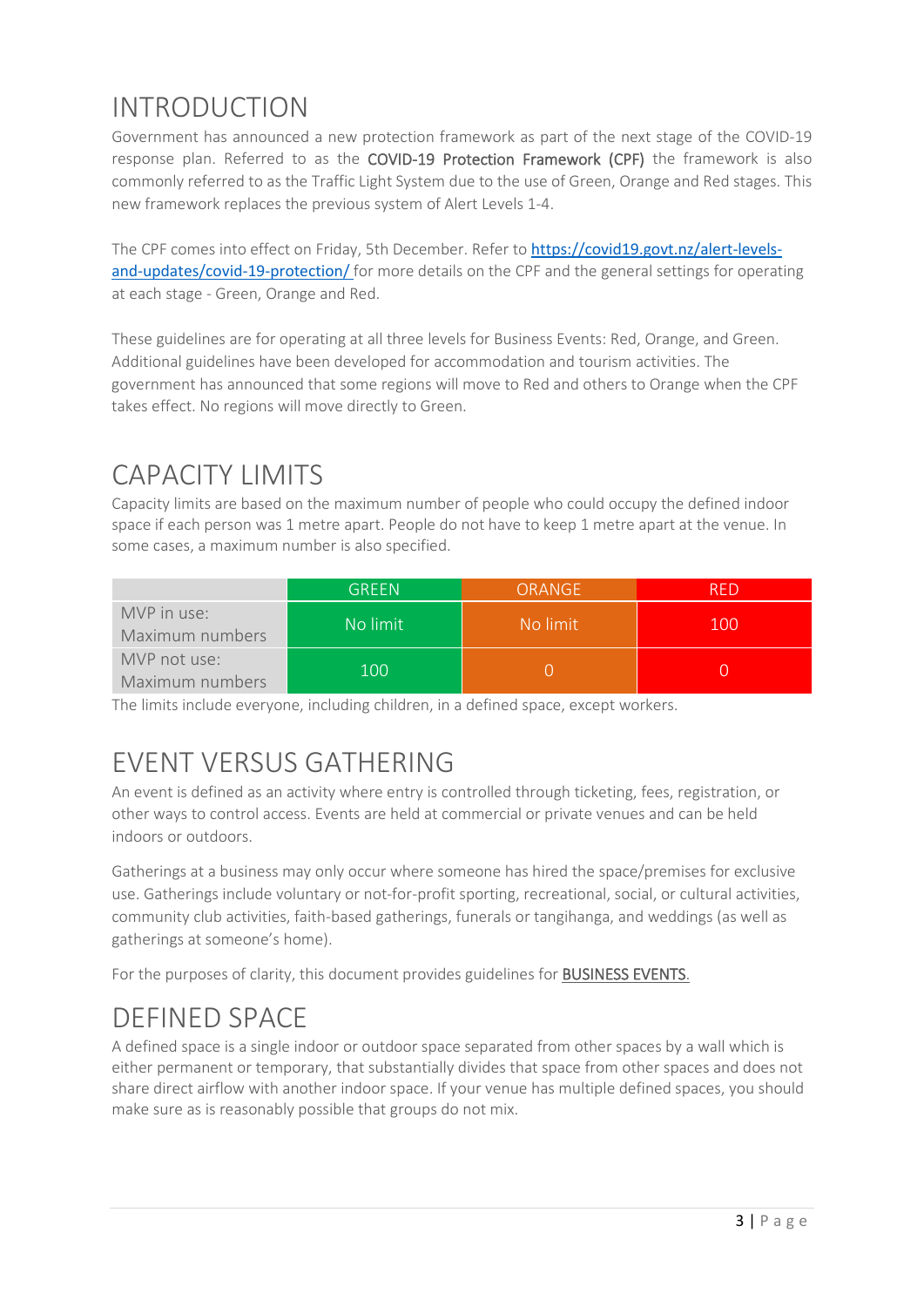What this looks like in practice may vary. For example, it could mean making sure you have separate entrances for shared areas, or stagger start times. It might also mean you make sure that groups use different bathrooms or service counters.

An outdoor space can also be separated by at least 2 meters from others who are outside that space.

Although legally, the limits include a dancefloor, we would suggest and advise that additional space should be allowed for this feature. See the table below as a guideline only.

| Attendee number | Minimum size of<br>room | Est dancefloor size (if Minimum total size<br>applicable) | of room           |
|-----------------|-------------------------|-----------------------------------------------------------|-------------------|
| つら              | 25m <sup>2</sup>        | 10 <sup>m²</sup>                                          | 35m <sup>2</sup>  |
| 50              | 50 <sup>m²</sup>        | 15m <sup>2</sup>                                          | 65m <sup>2</sup>  |
| 1 N N           | 100 <sup>m²</sup>       | 20 <sup>m²</sup>                                          | 120m <sup>2</sup> |

## <span id="page-3-0"></span>QR CODE

The requirement to display a QR Code is still required. This came into force on 19th August 2020 and is mandated. All venues and businesses legally must display a COVID Tracer QR code. This legal requirement applies irrespective of the framework level.

A separate poster is needed for each unique location. Each location legally must display their poster in a prominent place at or near the main entrance.

## <span id="page-3-1"></span>MANDATED BUSINESSES

The CPF is more flexible than the Alert Level system because it recognises those businesses that can only open to vaccinated customers, pose a lower risk.

However, some industries must have fully vaccinated staff and the events sector falls into that category. Event organisers, venues, and operators can determine if they will accept events where attendees are not vaccinated, however this comes with significantly restrictions.

The accommodation sector is not a 'mandated' sector. However, we strongly encourage accommodation businesses to require any visitors or customers to be vaccinated. These businesses can also undertake a health and safety assessment risk of roles within the business to assess whether these roles should be fulfilled by vaccinated workers.

# <span id="page-3-2"></span>VACCINE REQUIREMENTS

Vaccination for all workers associated to the events industry is required. Workers include staff, volunteers, contractors, professional and semi-professional performers. Workers must have had their first dose when the COVID-19 Protection Framework comes into force, on 3 December 2021 (or their first day of employment after that), and both doses by 17 January 2022.

They would also have My Vaccine Pass (MVP) either loaded into their phone and saved in their wallet or in a laminated paper format.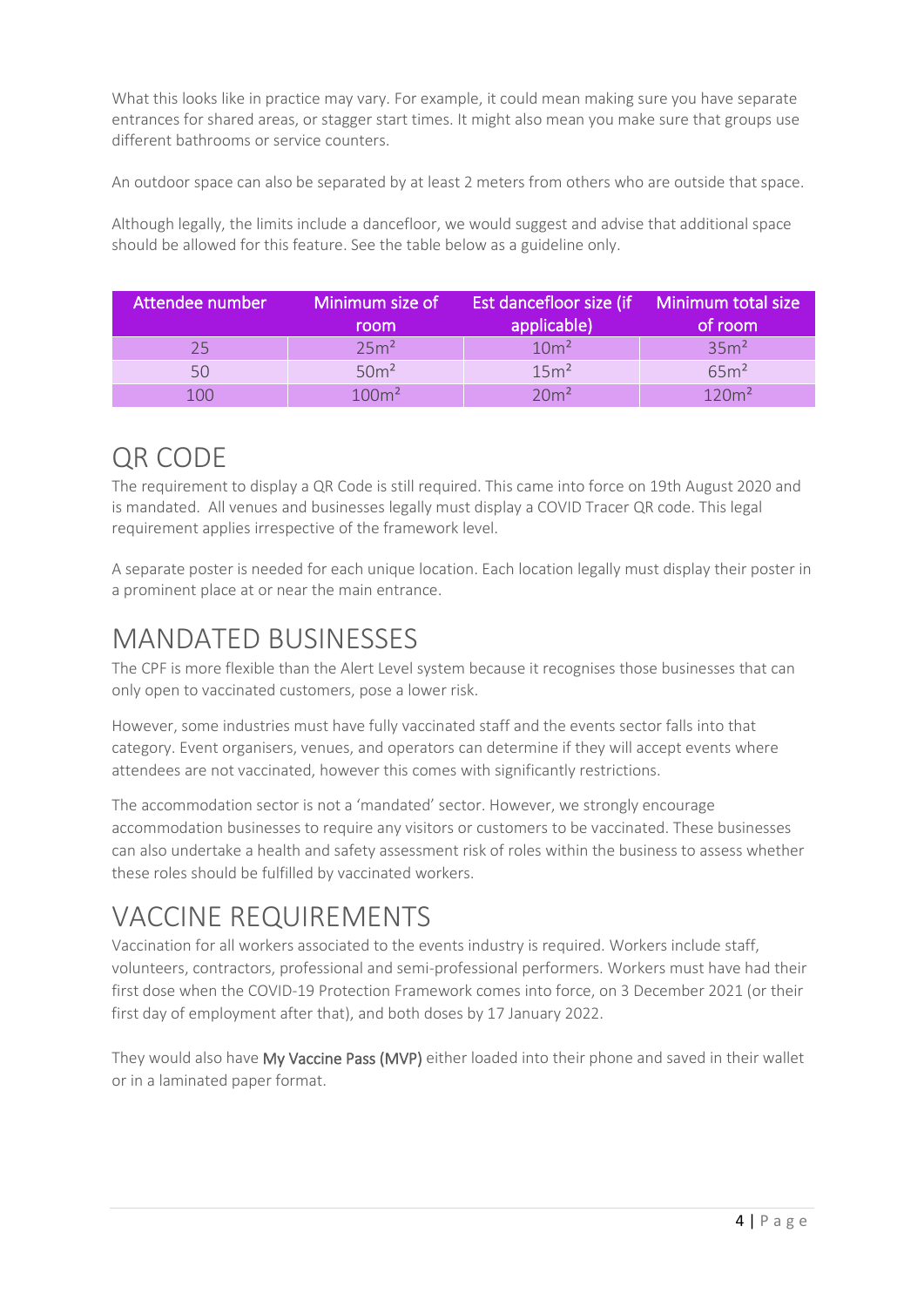

The following table provides a high level, quick reference for business event organisers. It looks at fundamental aspects of an event and provides information as to how the Framework is applied. The MVP column indicates whether or not the event uses MVP's. Note: an event either applies MVP's or doesn't. There is no combination. However, a venue may hold different events in different defined spaces, using different rules.

| <b>GREEN</b>                                                                  | <b>ORANGE</b>                                                                                                                       | RED.                                                                                                                                                  |
|-------------------------------------------------------------------------------|-------------------------------------------------------------------------------------------------------------------------------------|-------------------------------------------------------------------------------------------------------------------------------------------------------|
| Green will be used when there are<br>some COVID-19 cases in the<br>community. | Orange will be used when there's increasing<br>community transmission of COVID-19.                                                  | Red will be used if there's a need to protect both at-risk people<br>and our health system from an unsustainable number of<br>hospitalisations.       |
| Face coverings will be mandatory on<br>flights                                | Face coverings will be mandatory on flights, public<br>transport, in taxis, retail, public facilities, and<br>encouraged elsewhere. | Face coverings will be mandatory on flights, public transport, in<br>taxis, retail, public facilities, and recommended whenever leaving<br>the house. |

<span id="page-4-0"></span>

|                                                           | <b>MVP</b> | Green                                                                    | Orange                                                                   | <b>Red</b>                                                               |
|-----------------------------------------------------------|------------|--------------------------------------------------------------------------|--------------------------------------------------------------------------|--------------------------------------------------------------------------|
| MVP Only Event                                            | Yes        | Only participants with an MVP can<br>attend                              | Only participants with an MVP can<br>attend                              | Only participants with an MVP can<br>attend                              |
|                                                           | <b>No</b>  | Cannot attend                                                            | Cannot attend                                                            | Cannot attend                                                            |
| Number limitation                                         | Yes        | No limits                                                                | No limits                                                                | Up to 100 people per designated space.                                   |
|                                                           | <b>No</b>  | Up to 100 people per designated space                                    | Not applicable                                                           | Not applicable                                                           |
| MVP Verification*<br>Refer to note below on<br>thresholds | Yes        | Produced on entry. All sighted, minimum<br>20% verified via verifier app | Produced on entry. All sighted, minimum<br>20% verified via verifier app | Produced on entry. All sighted, minimum<br>20% verified via verifier app |
|                                                           | <b>No</b>  | Not applicable if no MVP                                                 | Not applicable if no MVP                                                 | Not applicable if no MVP                                                 |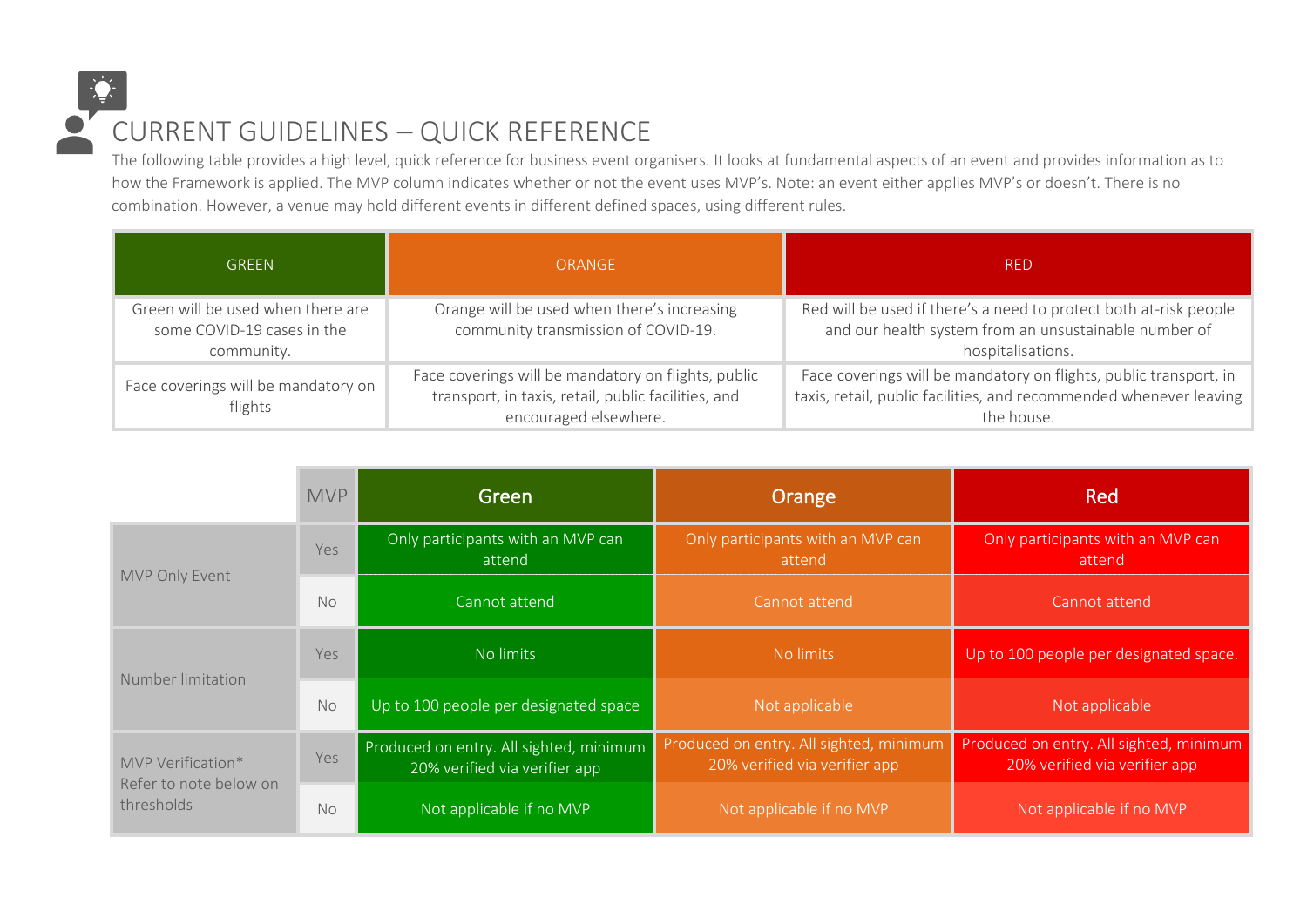|                                                       | <b>MVP</b> | Green                                                                              | Orange                                                                             | <b>Red</b>                                                                         |
|-------------------------------------------------------|------------|------------------------------------------------------------------------------------|------------------------------------------------------------------------------------|------------------------------------------------------------------------------------|
| Staff included in limits                              | Yes        | Not applicable                                                                     | Not applicable                                                                     | <b>No</b>                                                                          |
|                                                       | No.        | <b>No</b>                                                                          | Not applicable                                                                     | Not applicable                                                                     |
| Masks required                                        | Yes        | Not mandatory                                                                      | Not mandatory but encouraged for<br>attendees. Mandatory for F & B service         | Strongly encouraged.<br>Mandatory for F & B service                                |
|                                                       | <b>No</b>  | Strongly encouraged except when eating<br>or drinking. Mandatory for F & B service | Strongly encouraged except when eating<br>or drinking. Mandatory for F & B service | Strongly encouraged except when eating<br>or drinking. Mandatory for F & B service |
| Physical distancing<br>during registration<br>process | Yes        | No restrictions                                                                    | No restrictions                                                                    | No restrictions on physical distancing.<br>Do note venue size vs size of group     |
|                                                       | No         | No restrictions on physical distancing.<br>Do note venue size vs size of group     | Not applicable                                                                     | Not applicable                                                                     |
| Physical distancing<br>during event                   | Yes        | No restrictions                                                                    | No restrictions                                                                    | No restrictions on physical distancing.<br>Do note venue size vs size of group     |
|                                                       | <b>No</b>  | No restrictions on physical distancing.<br>Do note venue size vs size of group     | Not applicable                                                                     | Not applicable                                                                     |
| Can attendees move<br>when not eating?                | Yes        | Yes. No restrictions, masks encouraged                                             | Yes. No restrictions, masks encouraged                                             | Yes. Masks strongly encouraged                                                     |
|                                                       | <b>No</b>  | Yes. Masks strongly encouraged                                                     | Not applicable                                                                     | Not applicable                                                                     |
| If the event is outside,<br>are there restrictions?   | Yes        | No restrictions                                                                    | No restrictions                                                                    | 100 pax maximum. Do note venue size<br>vs size of group                            |
|                                                       | No         | Based on max number with min. 1m<br>space. No need to distance at venue            | Not applicable unless "event" is defined<br>as a gathering (50 pax maximum)        | Not applicable unless "event" is defined<br>as a gathering (25 pax maximum)        |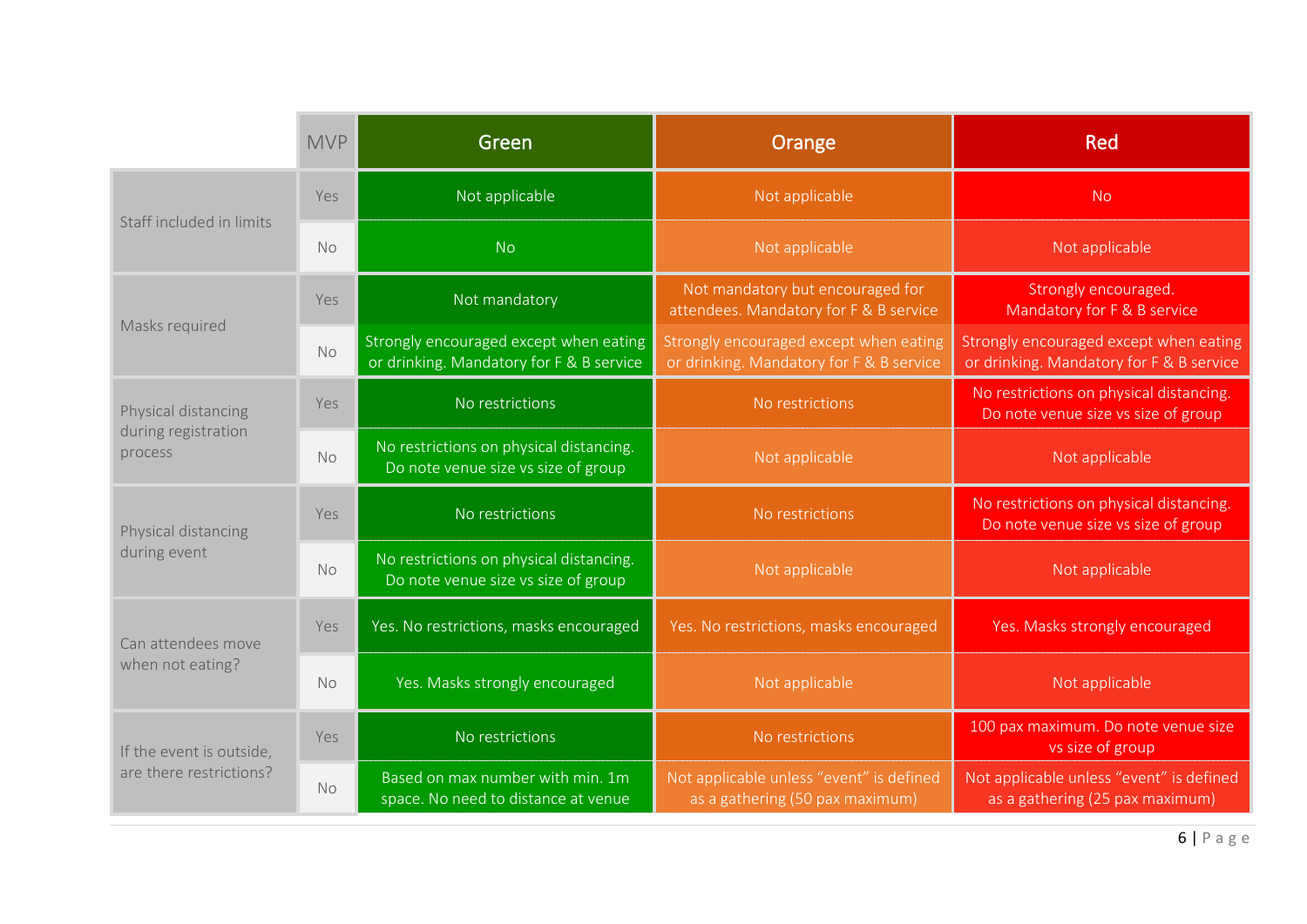|                      | <b>MVP</b> | Green                                                                          | Orange                                                                      | <b>Red</b>                                                                     |
|----------------------|------------|--------------------------------------------------------------------------------|-----------------------------------------------------------------------------|--------------------------------------------------------------------------------|
| Registration area    | Yes        | No restrictions, masks encouraged                                              | No restrictions, masks encouraged                                           | Masks should be worn                                                           |
|                      | No         | Masks should be worn                                                           | Not applicable                                                              | Not applicable                                                                 |
| Air transportation   | Yes        | Masks are mandatory                                                            | Masks are mandatory                                                         | Masks are mandatory                                                            |
|                      | <b>No</b>  | Masks are mandatory                                                            | Masks are mandatory                                                         | Masks are mandatory                                                            |
| Coach transportation | Yes        | Masks are required. No seating<br>limitations                                  | Masks are required. No seating<br>limitations                               | Masks are required Suggest one person<br>per row, per side                     |
|                      | No         | Masks are mandatory. Suggest one<br>person per row, per side                   | Not applicable                                                              | Not applicable                                                                 |
| Dancefloor allowed   | <b>Yes</b> | No restrictions                                                                | No restrictions                                                             | Yes, masks should be worn                                                      |
|                      | <b>No</b>  | Yes, masks should be worn                                                      | Yes, masks should be worn                                                   | Yes, masks should be worn                                                      |
| Trade Shows          | <b>Yes</b> | No limits, masks are encouraged                                                | No limits, masks are encouraged                                             | Based on max number of 100 with min.<br>1m space. No need to distance at venue |
|                      | <b>No</b>  | Based on max of 100 number with min.<br>1m space. No need to distance at venue | Not applicable unless "event" is defined<br>as a gathering (50 pax maximum) | Not applicable unless "event" is defined<br>as a gathering (25 pax maximum)    |

*MVP Verification: To comply with government rules, all MVP's must be sighted, and a "reasonable" number must be verified. While we recommend that all MVP's are verified via a verifier app, this may not be feasible. Therefore, we would recommend at the minimum 20% are verified via a verifier app.*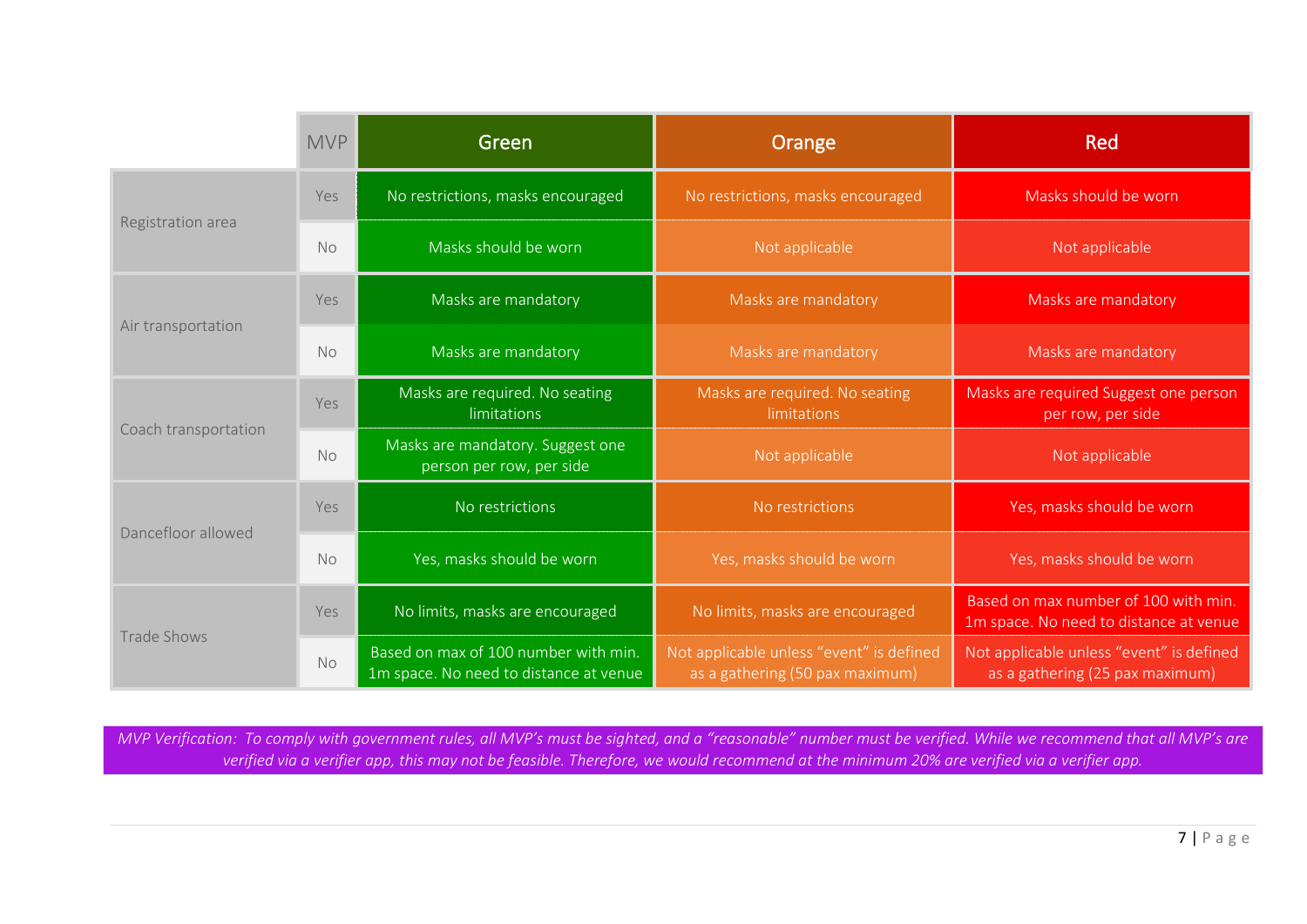

# <span id="page-7-0"></span>MY VACCINE PASS (MVP)

## <span id="page-7-1"></span>Verification of vaccine passes

When the COVID-19 Protection Framework is in place, all event venues will be required to check attendee My Vaccine Pass by sight, or preferably, with the NZ Pass Verifier app. Do note, there is no current capability in place for international visitors. The use of the MVP determines how an event will run; how many people can attend as well as logistics. Attendees with a medical exemption will also carry a My Vaccine Pass.

## <span id="page-7-2"></span>Scanning/Checking MVP's

It is necessary to display, in a prominent place (refer to list below) a sign indicating whether the venue is operating under MVP or non-MVP rules. Got to<https://toolkit.covid19.govt.nz/> to access artwork.

The best place to scan (preferred method) or check by sight an attendee's MVP is at one of three locations: -

- 1. Entrance to the venue (either at entrance to the hotel, venue, or room within the venue)
- 2. At registration desk at the event
- 3. At entrance to the meeting room if neither of the above areas are available

Attendees should not enter a venue and wait for an excessive time or engage with other attendees before being scanned.



## <span id="page-7-3"></span>OPERATIONAL INFORMATION

The key to successfully navigating the MVP is discussion and collaboration between the event organiser and suppliers, particularly the venues. This will establish how the event will operate.

- If using the MVP verified app, the location of that scanner may be at
	- o Entry into the venue at the main door or
	- o Entry into the pre function area of the venue before attendee proceeds to the registration desk
	- o At the registration desk
	- o Entry into restaurants including hotel restaurants
	- o Entry onto transportation (coach etc)
- PCBU responsibility sits with both the venue and the event organiser. Communication to third parties and suppliers working on the event needs to be consistent. Suggest restating that only vaccinated employees can access the event venue.



## <span id="page-7-4"></span>TECH INTEGRATION

Discussions are underway to incorporate the MVP verifier into existing event technology platforms, including the uploading of MVP's. This is a work in progress.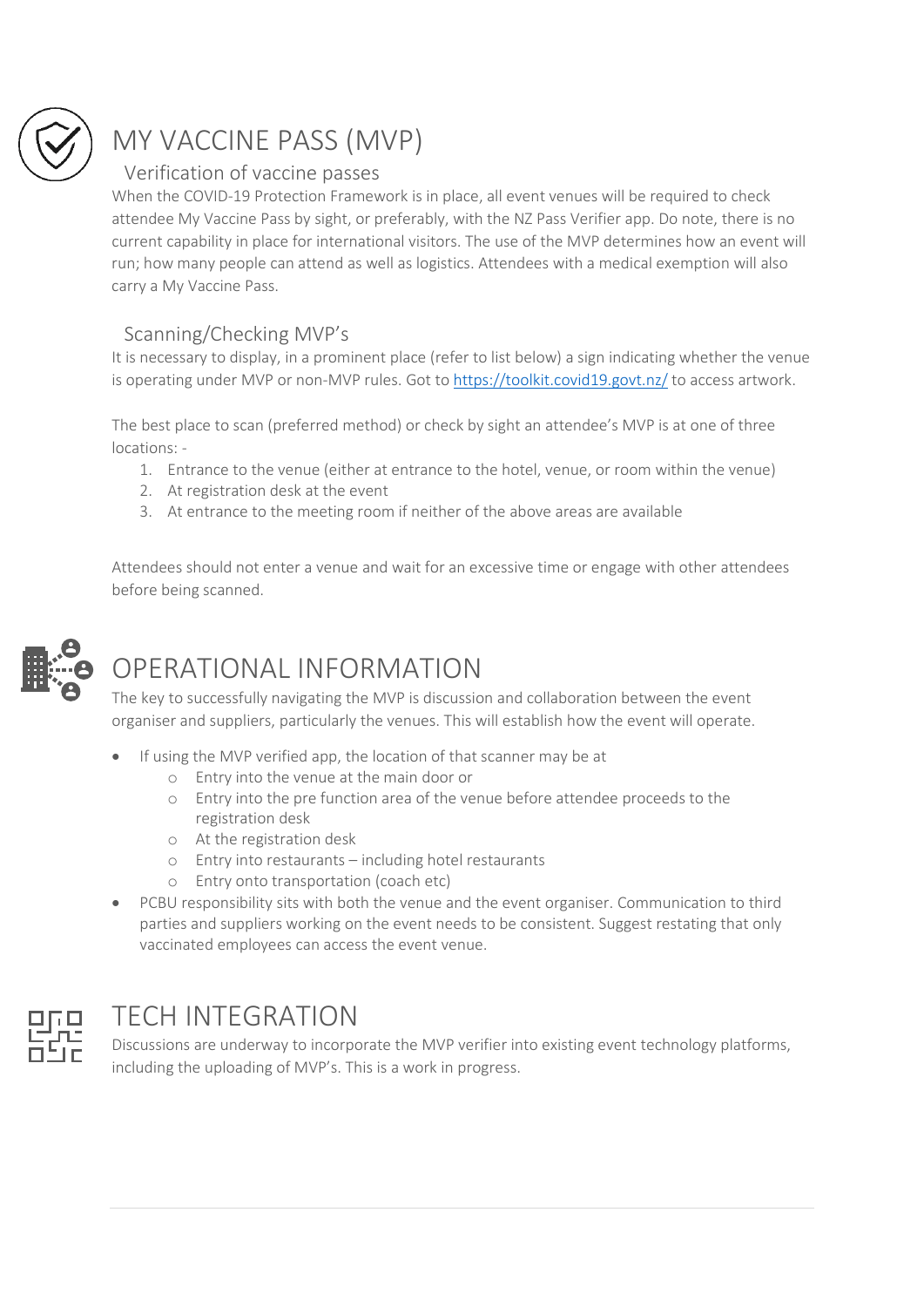

# <span id="page-8-0"></span>RECORD KEEPING

Under the traffic light levels, all workplaces, unless exempt, need to display the official NZ COVID Tracer QR code poster in a prominent place at or near the main entrances to each of their premises.

New requirements means that record keeping is only mandatory for the food & beverage services, for example, if you use a hotel restaurant for lunch, not the event itself. Transportation vehicles no longer need to display a QR code, for example, group coaches.

People in control of workplaces must also ensure that:

- a) Additional copies of a Covid-19 QR code are displayed in other places throughout businesses and locations (which are already required to display them). This is in addition to an already required QR code displayed at the main entrance.
- b) The QR code must not be altered in a way that makes it unclear that it has been issued by the NZ Government for the purposes of contact tracing. Businesses and locations must use the official Covid-19 QR code posters issued by the Ministry of Health. This also ensures people know that the QR code they are scanning, links to the COVID tracer app and is for contact tracing purposes.

It is recommended that all attendees should be instructed to scan in using the Covid 19 app at the venue, even though this is no longer mandatory, and encouraged to turn on Bluetooth to support Covid 19 tracing.

A registration system which confirms attendance at an event is an appropriate back-up.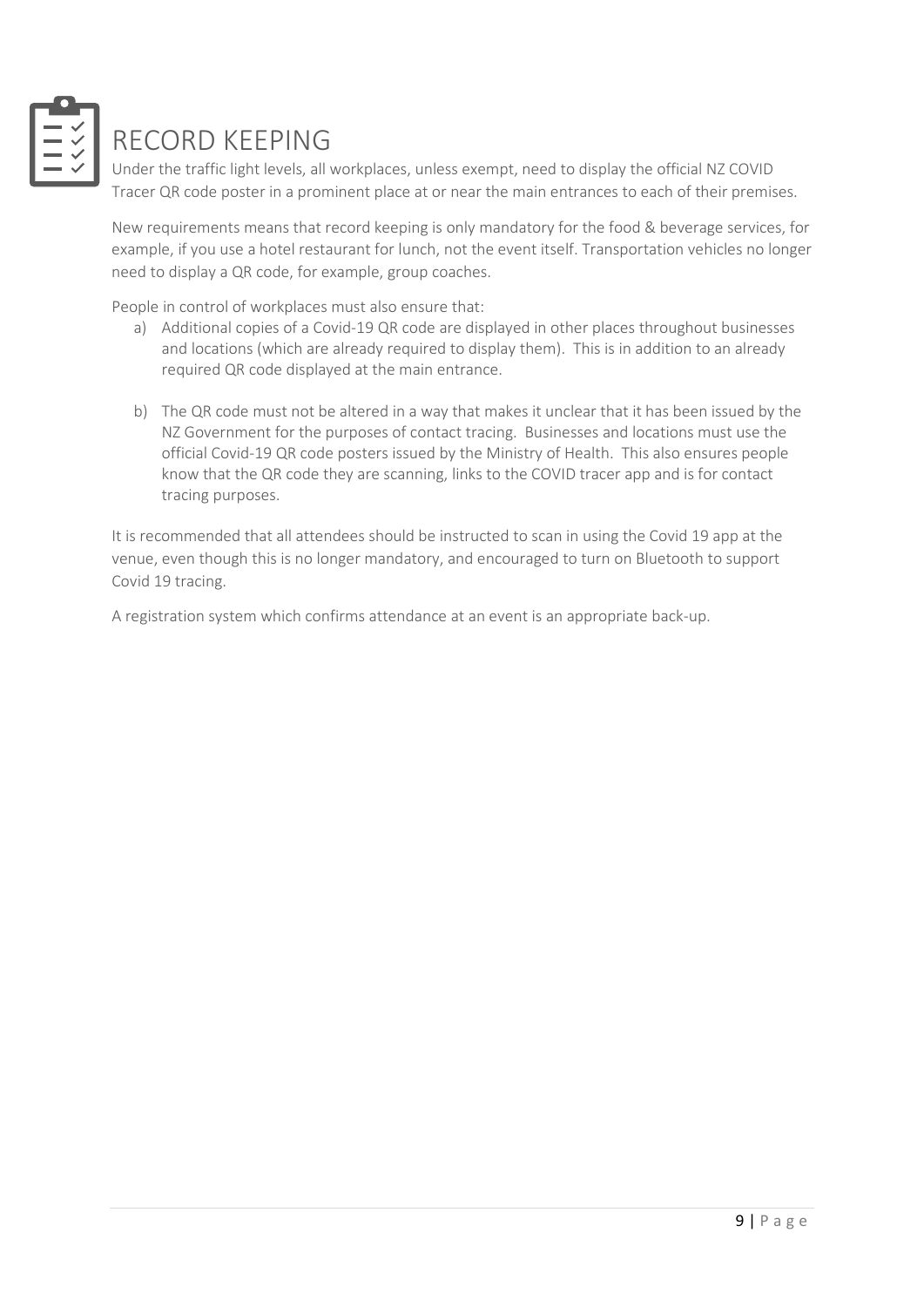

<span id="page-9-0"></span>Businesses will be required to comply with the Privacy Act 2020 and take reasonable steps to ensure any manual record keeping is kept private and stored securely. These need to be replaced with other processes and systems.

#### What information do I have to collect?

A general rule of the Privacy Act is to collect only as much information as you need and no more. For contact tracing you only need to record the person's name, contact number, and the date and time of their visit

### What should I tell my customers about privacy?

Use a simple privacy statement alongside your alternative record keeping system to let people know why the information is needed and how long you need it for. See the Office of the Privacy Commissioner's advice on Covid tracing at www.privacy.org.nz for an example.

#### How do I keep the sign-in records secure?

Customers should not be able to view the details of others who have signed into the business or service. Physical records should be stored securely in a place where only those that may need access can access them.

#### What are the best alternative sign-in systems for those who cannot use the Covid tracer app?

Set up a ballot box with individual paper slips or cards for people to fill in their name, phone number, date and time of visit and place in the box.

- (a) Have an employee manually record visitor details this ensures that staff maintain control over the records and do not leave contact information visible to others.
- (b) Consider an electronic system, like a tablet sign-in app, work timesheet or an existing booking system.
- (c) Use a work cell phone to receive texts from attendees. Simply publicise the cell phone number around the entrance to your service or business and let customers text you, their name.
- (d) Event registration system.

#### How many other record keeping systems do I need to keep?

You need to display a QR code and have one alternate form of record-keeping for people who do not use the COVID Tracer App. See question above for examples.

#### Covid-related privacy breaches.

#### How long do businesses have to keep the records for?

It is advised that records are kept for 60 days. When this time elapses, you must securely destroy the physical records (i.e., manual sign-in records) and electronic records if alternative methods were used like a tablet or a 'burner phone' which individuals' text into. Do note, this requirement is only for businesses that must keep a record, such as food and beverage.

#### Where can businesses and organisations get advice on privacy requirements?

More information is available from the Office of the Privacy Commissioner a[t Privacy and Covid-19](https://www.privacy.org.nz/resources-2/privacy-and-covid-19/)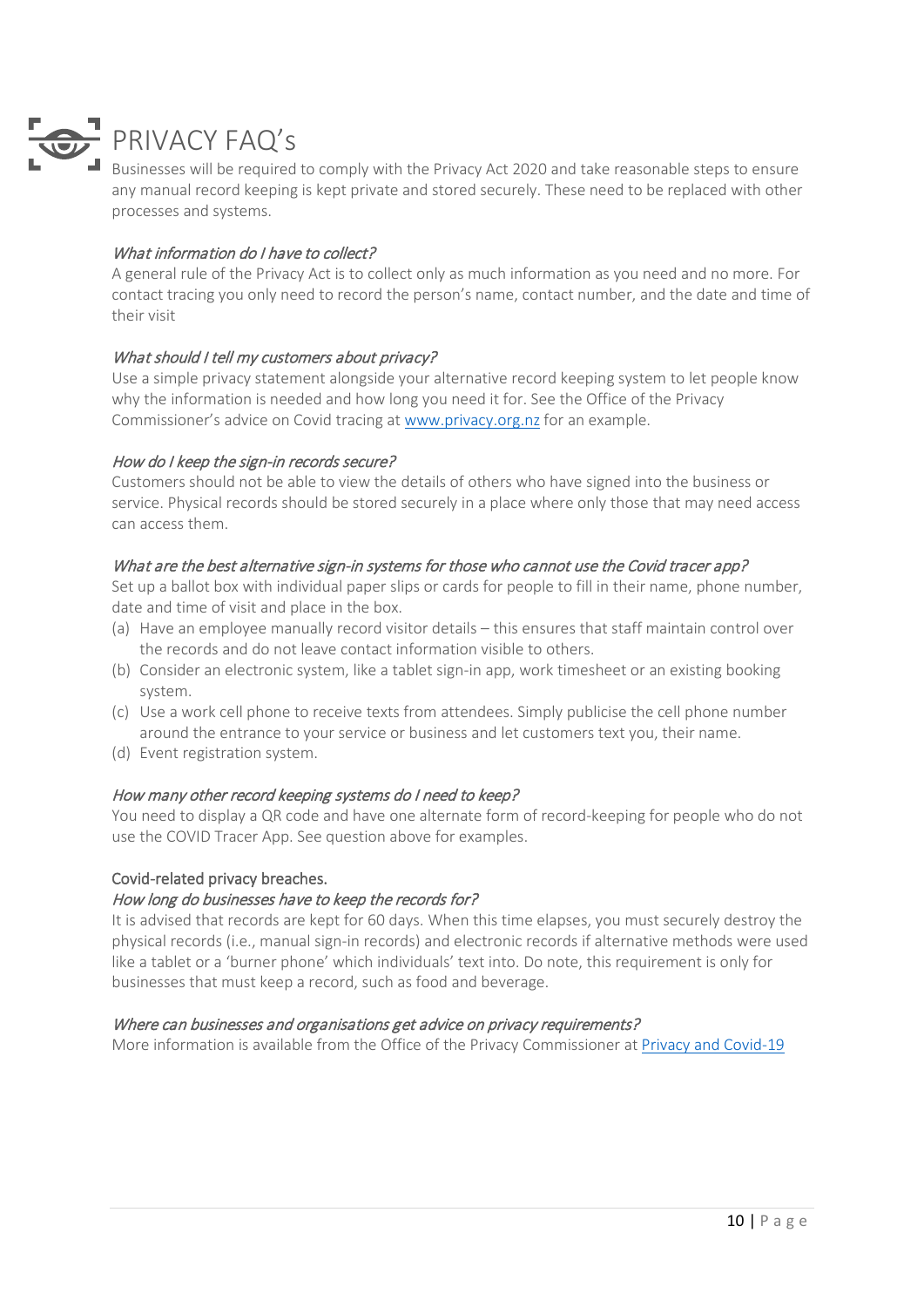

# <span id="page-10-0"></span>MASK WEARING/ FACE COVERINGS

Wearing a face covering helps keep you and others safe. Face coverings are particularly useful in poorly ventilated indoor spaces and when physical distancing is hard. They stop droplets spreading when someone speaks, laughs, coughs or sneezes.

They are encouraged to be worn at Level Green and Orange, and strongly encouraged at Red level of the CPF.

Face covering must be worn at Level Green, Orange and Red when:

• On all flights

Face covering must be worn at Orange and Red levels when:

- on public transport and at arrival and departure points, this includes Cook Straight Ferries and school transport
- in taxis or ride share vehicles
- inside a retail business, for example supermarkets, shopping malls, pharmacies, petrol stations, and takeaway food stores
- inside public facilities, such as museums and libraries, but not at swimming pools
- at a vet clinic
- visiting the public areas within courts, tribunals, local and central government agencies, social service providers, and NZ Police
- in the public area of premises operated by NZ Post Limited
- when visiting a healthcare service, for example a healthcare or aged care facility.

In general, face coverings should be worn whenever you can, but especially at Level Red. If attendees are around people they do not know, it is a good idea to encourage mask wearing.

While consuming food and beverage — people cannot eat while wearing a face covering but are encouraged to wear one when not eating or drinking. They are encouraged to be worn at Orange level, and strongly encouraged at Red level

Performers and entertainers do not need to wear masks as it impedes their performance.

## <span id="page-10-1"></span>Exemptions

(a) there is an emergency; or

(b) wearing a face covering is not safe in all of the circumstances; or

(c) the person is communicating with a person who is deaf or hard of hearing and visibility of the mouth is essential for communication; or

- (d) the person is asked to remove the face covering to ascertain identity; or
- (e) the person is under the age of 12 years; or

(f) the person has a physical or mental illness or condition or disability that makes wearing a face covering unsuitable; or

- (g) the person needs to remove the face covering to take medicine; or
- (h) the person needs to remove the face covering to eat or drink.

Further information can be found here[: Wearing a face covering](https://covid19.govt.nz/health-and-wellbeing/protect-yourself-and-others-from-covid-19/wear-a-face-covering/)